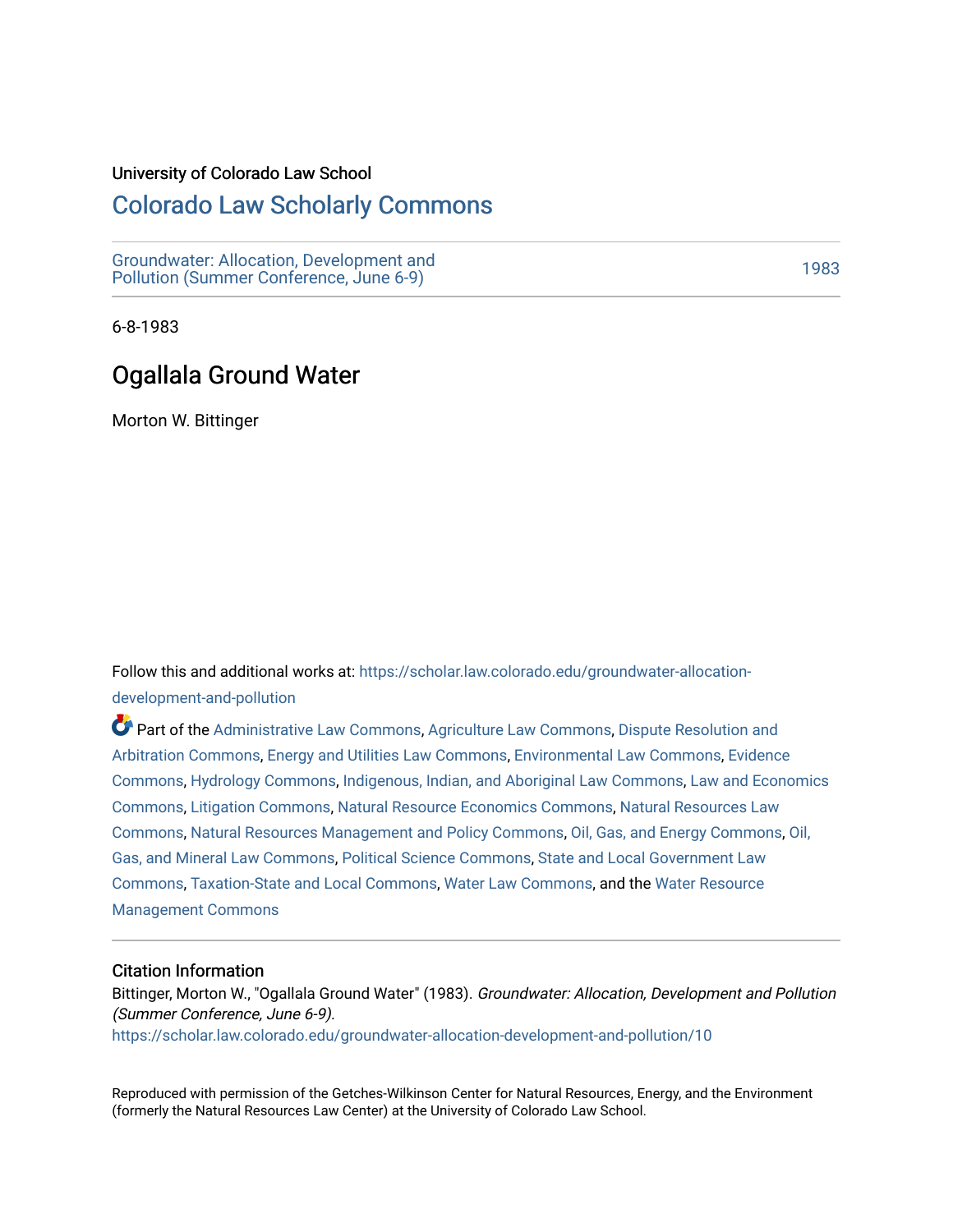

Morton W. Bittinger, *Ogallala Ground Water*, *in* GROUNDWATER: ALLOCATION, DEVELOPMENT AND POLLUTION (Natural Res. Law Ctr., Univ. of Colo. Sch. of Law 1983).

Reproduced with permission of the Getches-Wilkinson Center for Natural Resources, Energy, and the Environment (formerly the Natural Resources Law Center) at the University of Colorado Law School.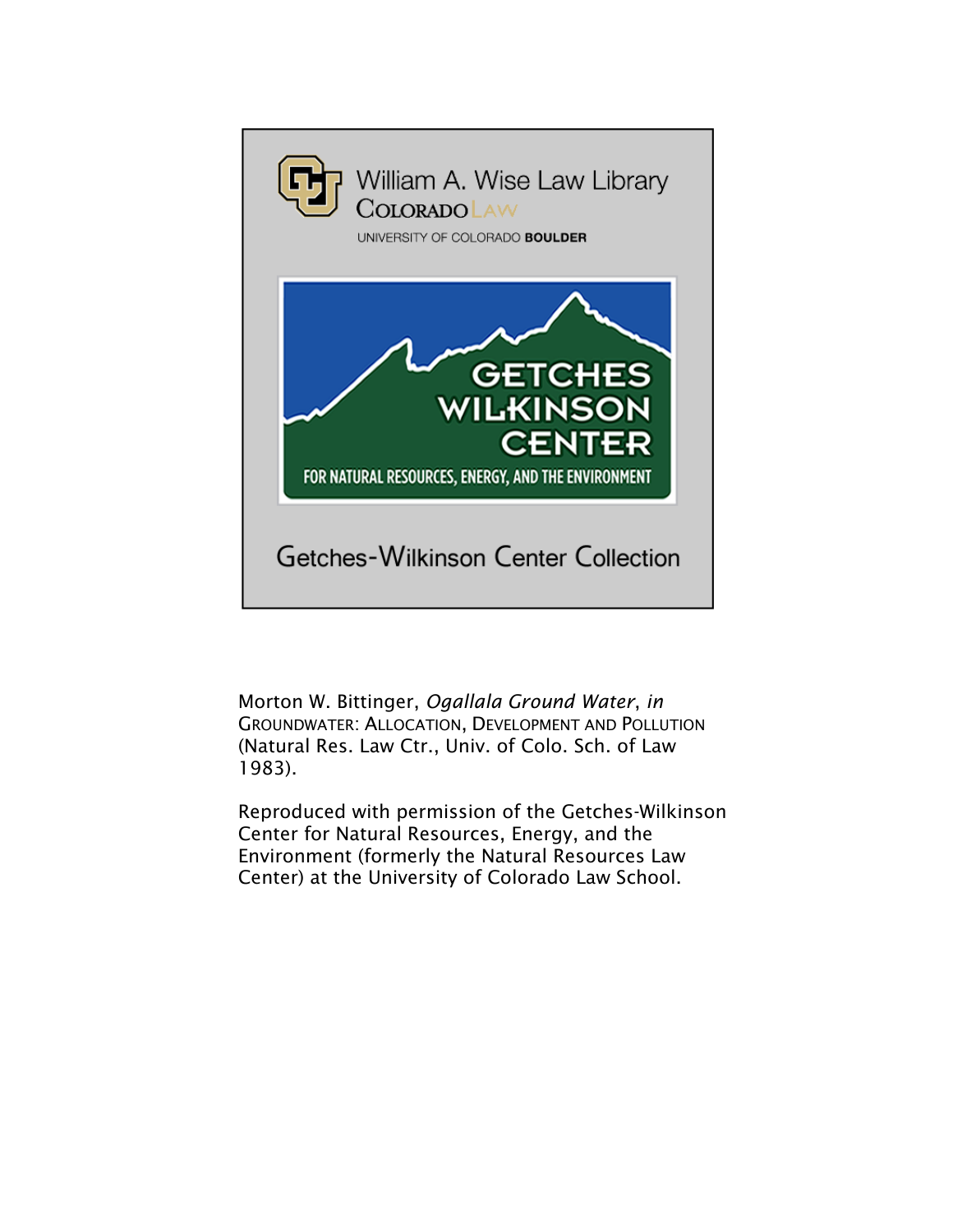### OGALLALA GROUND WATER

 $\overline{\phantom{a}}$ 

Morton W. Bittinger

GROUNDWATER: ALLOCATION, DEVELOPMENT AND POLLUTION

4th Annual Natural Resources Law Short Course

Natural Resources Law Center University of Colorado School of Law Boulder, June 6-9, 1983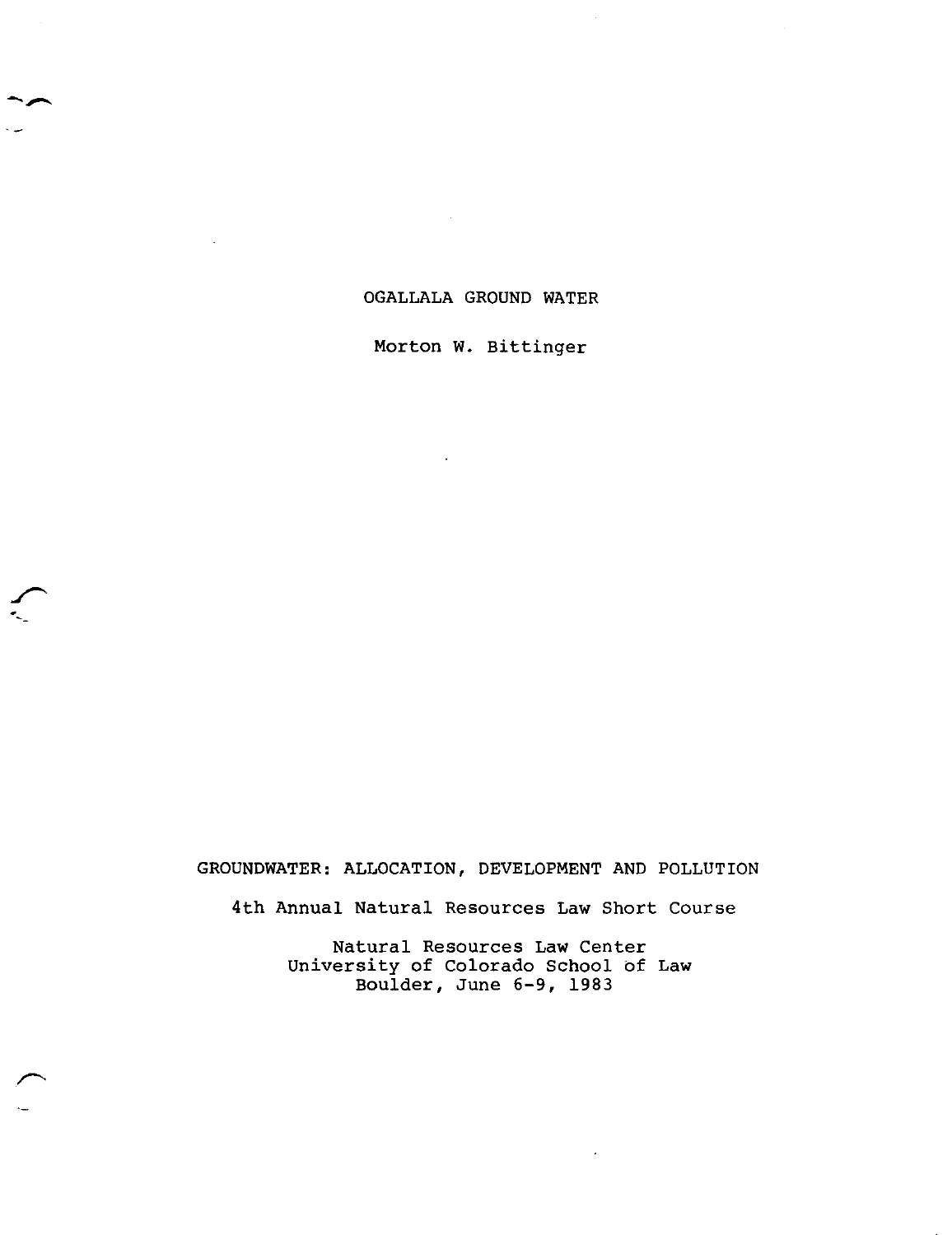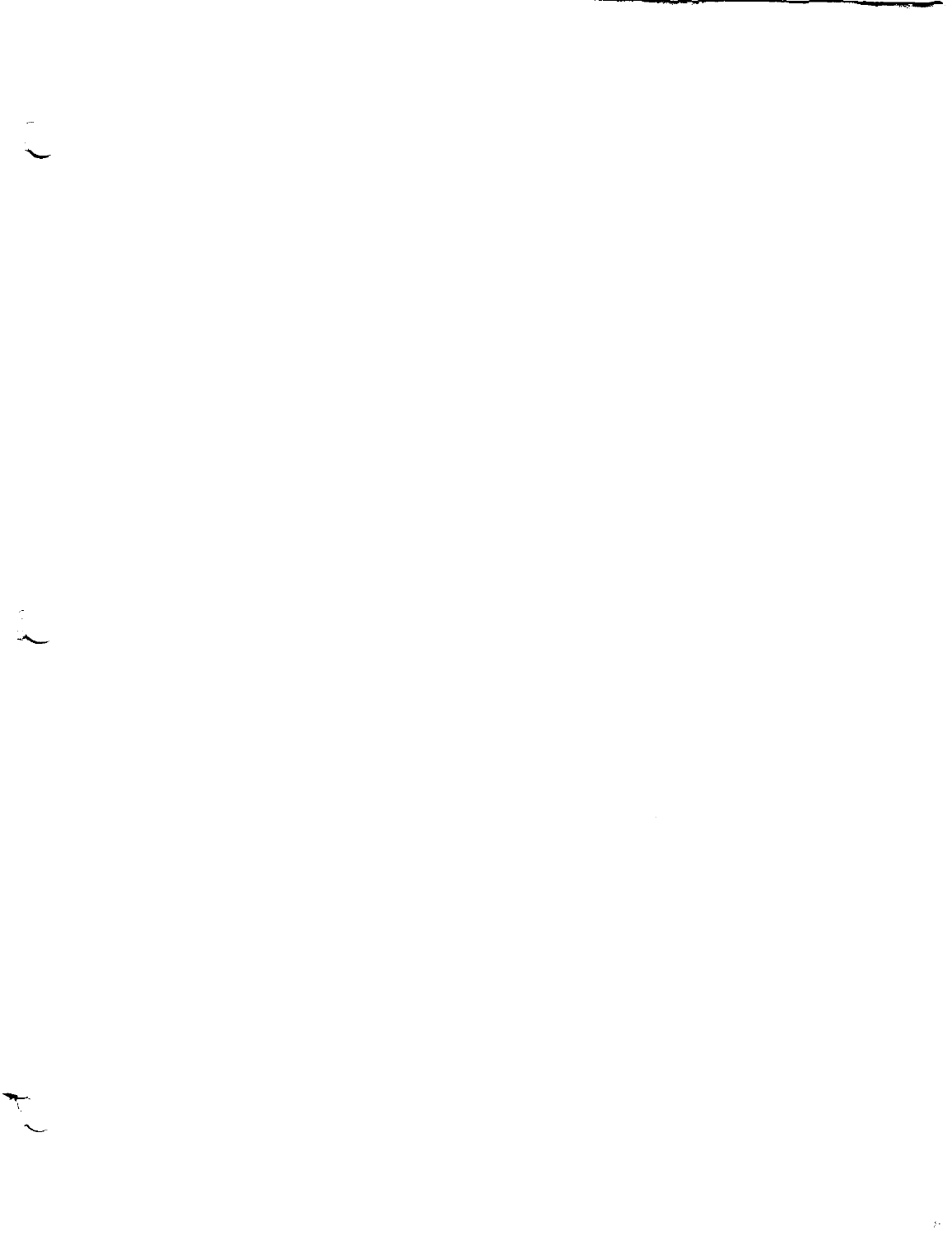#### OGALLALA GROUND WATER

- I. Background
	- A. Geology
		- 1. Ogallala formation is a "debris apron" of materials eroded from Rocky Mountains during Tertiary geologic time.
		- 2. The "debris apron" has since become detached from Rocky Mountains by erosion.
		- 3. The Ogallala formation is essentially coterminus with the physiographic unit called the High Plains--a portion of the Great Plains.
	- B. Climate
		- 1. Semiarid to subhumid.
		- 2. Average of 15 to 20 inches precipitation per year, but highly variable.
		- 3. Many weather extremes; tornadoes, droughts, hail, blizzards.
		- 4. Typically windy and dry with high evaporation rates.
	- C. Physiography
		- 1. Level, essentially treeless.
		- 2. Native vegetation principally grass.
	- D. Hydrology
		- 1. Only source of recharge is precipitation on surface.

 $-1-$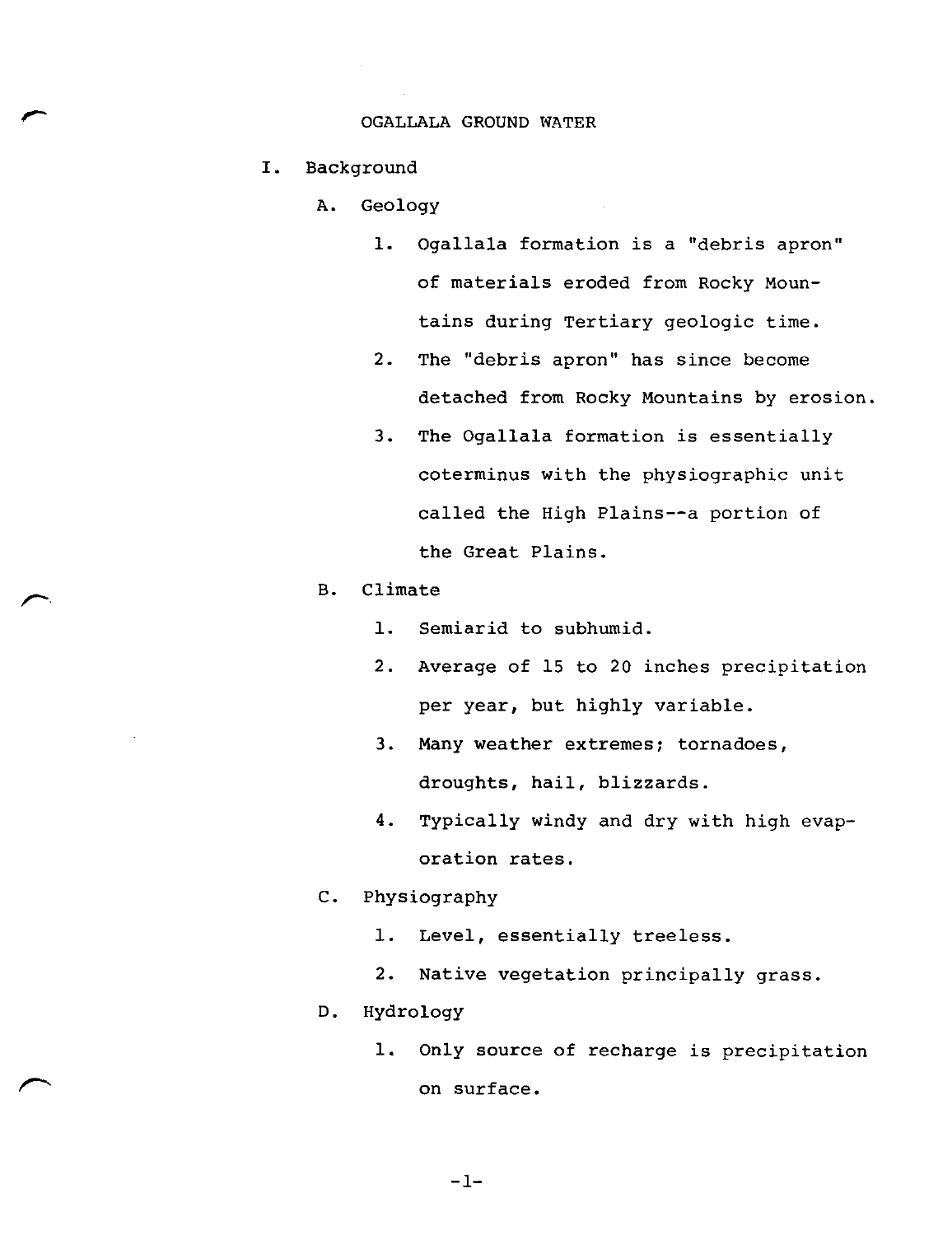- 2. Recharge varies from less than  $\frac{1}{2}$  inch per year in "hardlands" to several inches per year in sand dune areas.
- 3. Surface streams are generally dry, surfacewater supplies scarce and undependable.
- 4. Ogallala ground water is only source of water available to many communities, industries, farms and ranches.
- 5. An estimated 3 billion acre-feet of water in storage under portions of six states (Nebraska, Kansas, Oklahoma, Texas, Colorado and New Mexico).
- E. Settlement and development history
	- 1. High Plains considered useless Indian country, an obstacle to exploration and development of the far West prior to Civil War.
	- 2. Commonly labeled the "Great American Desert" on maps and in textbooks until 1860.
	- 3. Cattle ranching took over during the 15 years after the Civil War. The invention of the windmill was significant in making this possible.
	- 4. Federal legislation (Homestead Act of 1862, Desert Land Act of 1875) and the introduction of barbed wire brought in farmers.

 $-2-$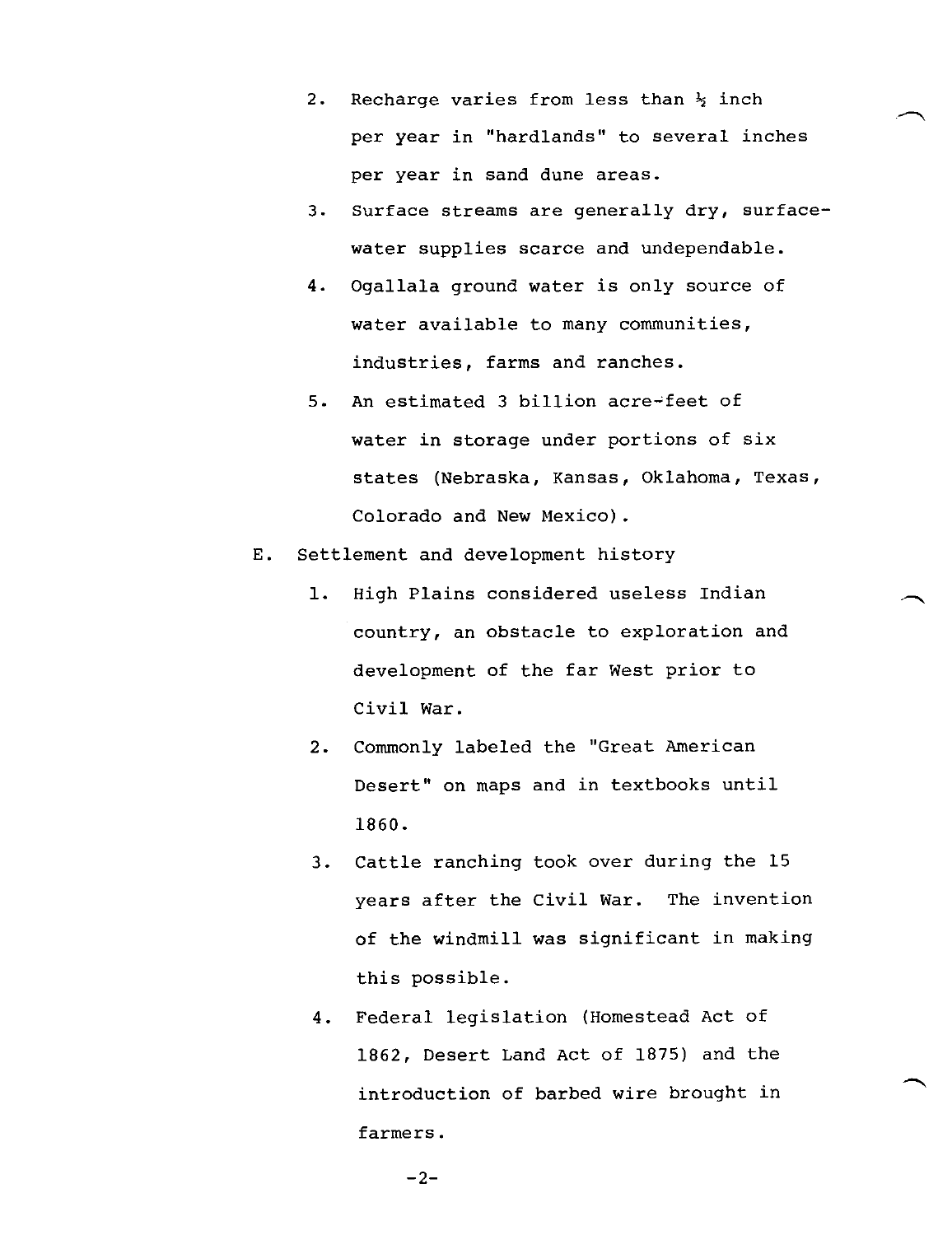- 5. Dryland farming, principally wheat and sorghum became predominant on the tillable land. Boom or bust conditions prevailed, as influenced by variable weather and markets.
- 6. Irrigation using Ogallala ground water started as early as 1911, but most has been developed since 1950. Contributing factors making it possible include:

a. Drough of the 1950's.

- b. High commodity prices.
- c. Development of deep-well turbine pumps.
- d. Development of new well-drilling methods.
- e. Inexpensive energy (REA, local natural gas).
- f. Increasing knowledge of the aquifer.
- g. Rush to drill wells before controls imposed.
- h. Development of center-pivot irrigation equipment.

### F. Ground-water law evolution

1. Water-law systems in each of the six Ogallala states generally applied first to surface water only (except Oklahoma

-3-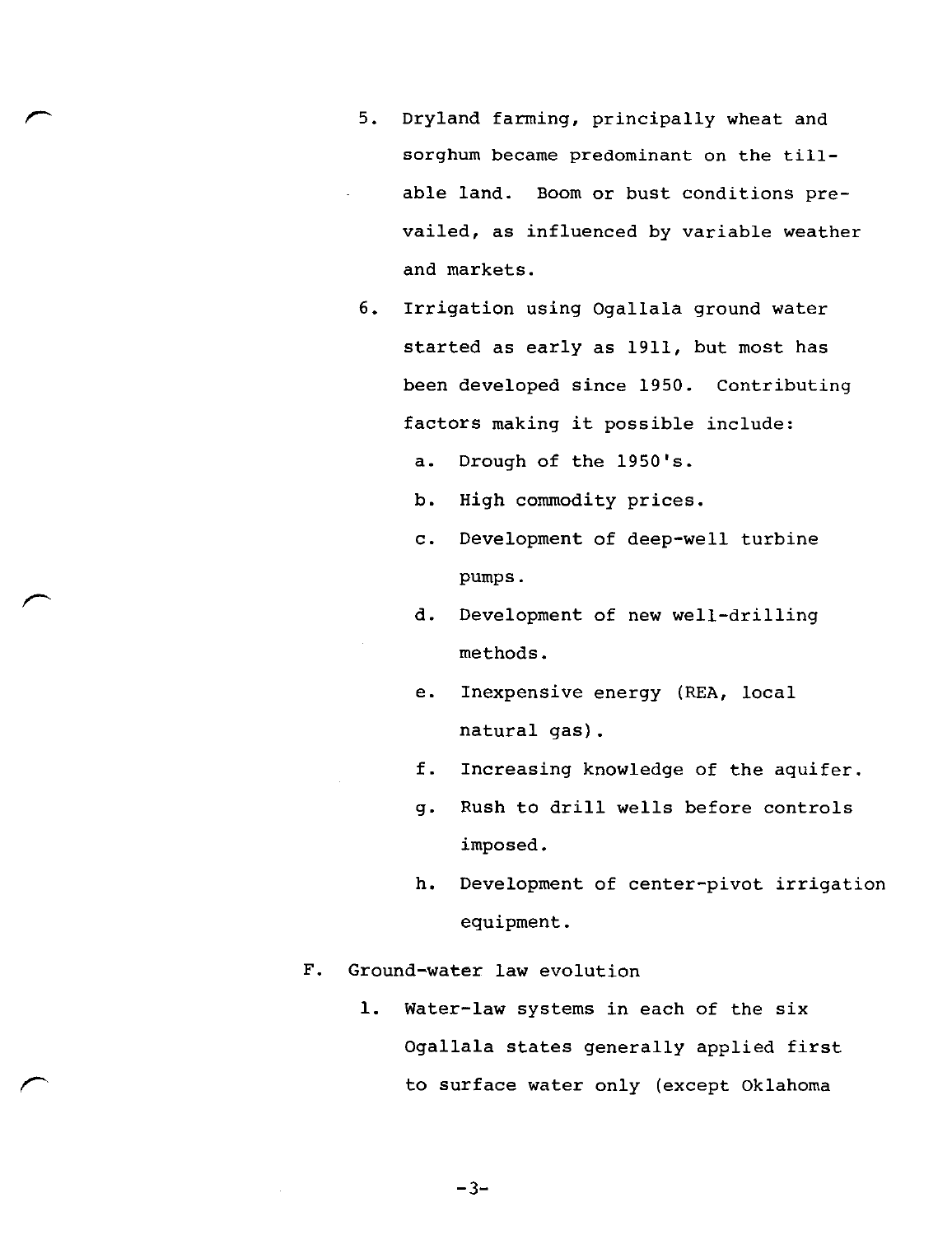Territorial Legislature did specifically define ground-water ownership as early as 1890).

- 2. The basic water-law doctrines originally established in the eastern tier of Ogallala states (Nebraska, Kansas, Oklahoma and Texas) was modified English Common Law and private ownership. The two western tier Ogallala states (Colorado and New Mexico) rejected the English Common Law in favor of public ownership and the Prior Appropriation Doctrine.
- 3. Kansas and Oklahoma have since passed legislation specifically declaring ground water to be the property of the public. Nebraska has not passed such legislation, but many interpret the Sporhase decision to have established the same. Texas remains as the only Ogallala state which specifically recognizes private ownership of ground water as a part of land ownership.
- 4. Local Ground-Water Management Districts Declaved Districts have been established in several Ogallala states, each having their own rules and regulations.

 $-4-$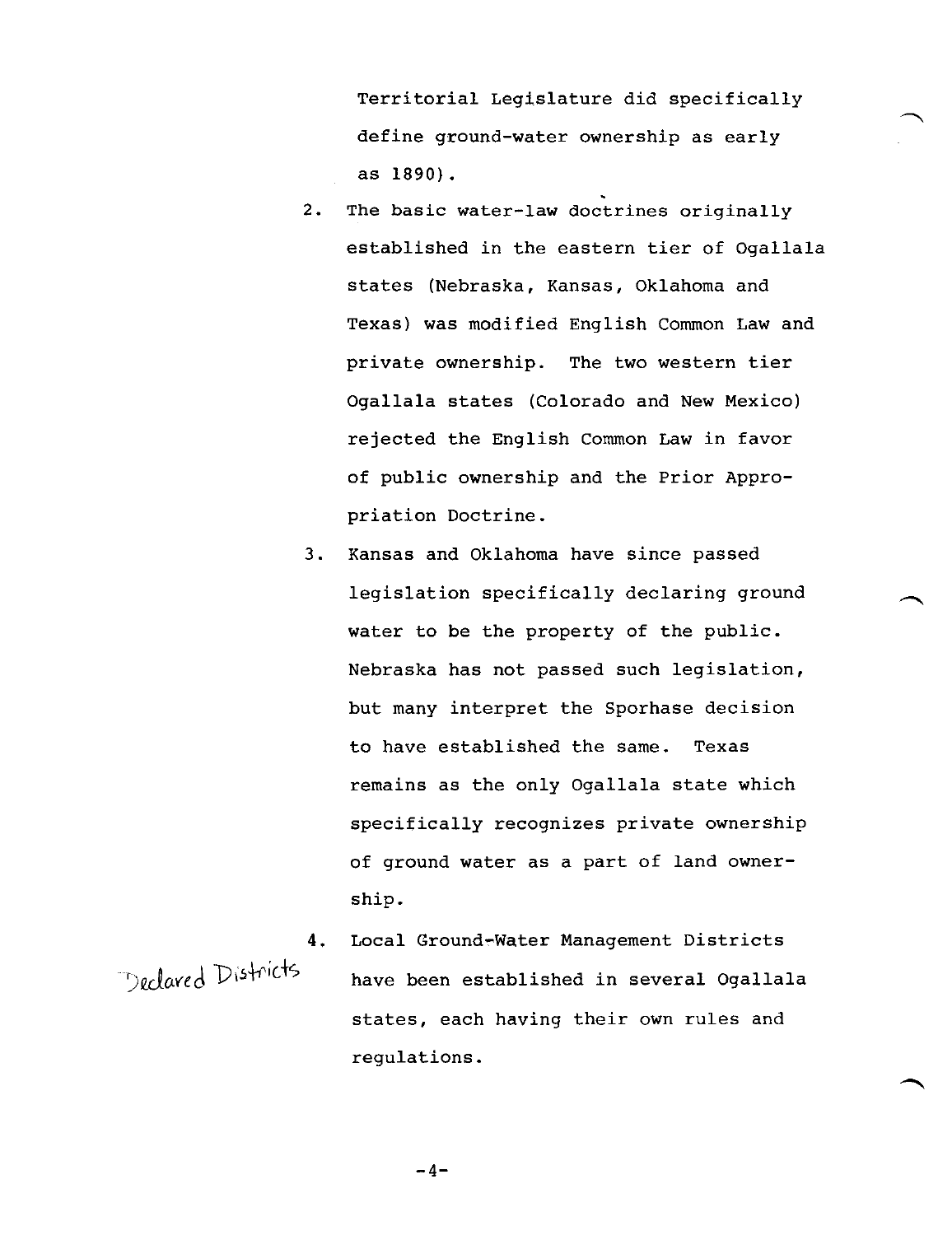- II. The Present Situation
	- A. More than 150,000 wells used to irrigate about 14.3 million acres.
	- B. Six-state Ogallala area produces over 15% of total U. S. wheat, corn, sorghum and cotton.
	- C. Over 38% of total U. S. livestock value produced in 6-state Ogallala area.
	- C. Wide variation in rates of ground-water level decline and longevity of supply. Some areas are in trouble already, other areas have tremendous volumes of water yet in storage.

III. High Plains Study Council Recommendations

- A. Water conservation research and demonstration
	- 1. Restore to pre-1970 levels both public and private funding of research to increase water use efficiencies, decrease erosion losses and improve agricultural productivity for both irrigated and dryland farms throughout the High Plains Region.
	- 2. Expand programs to demonstrate the use of water-efficient irrigation techniques and practices, and soil/water conservation management systems.
	- 3. Increase public and private funding for research, demonstration and market development for more water-efficient crops adapted to High Plains growing conditions.

-5-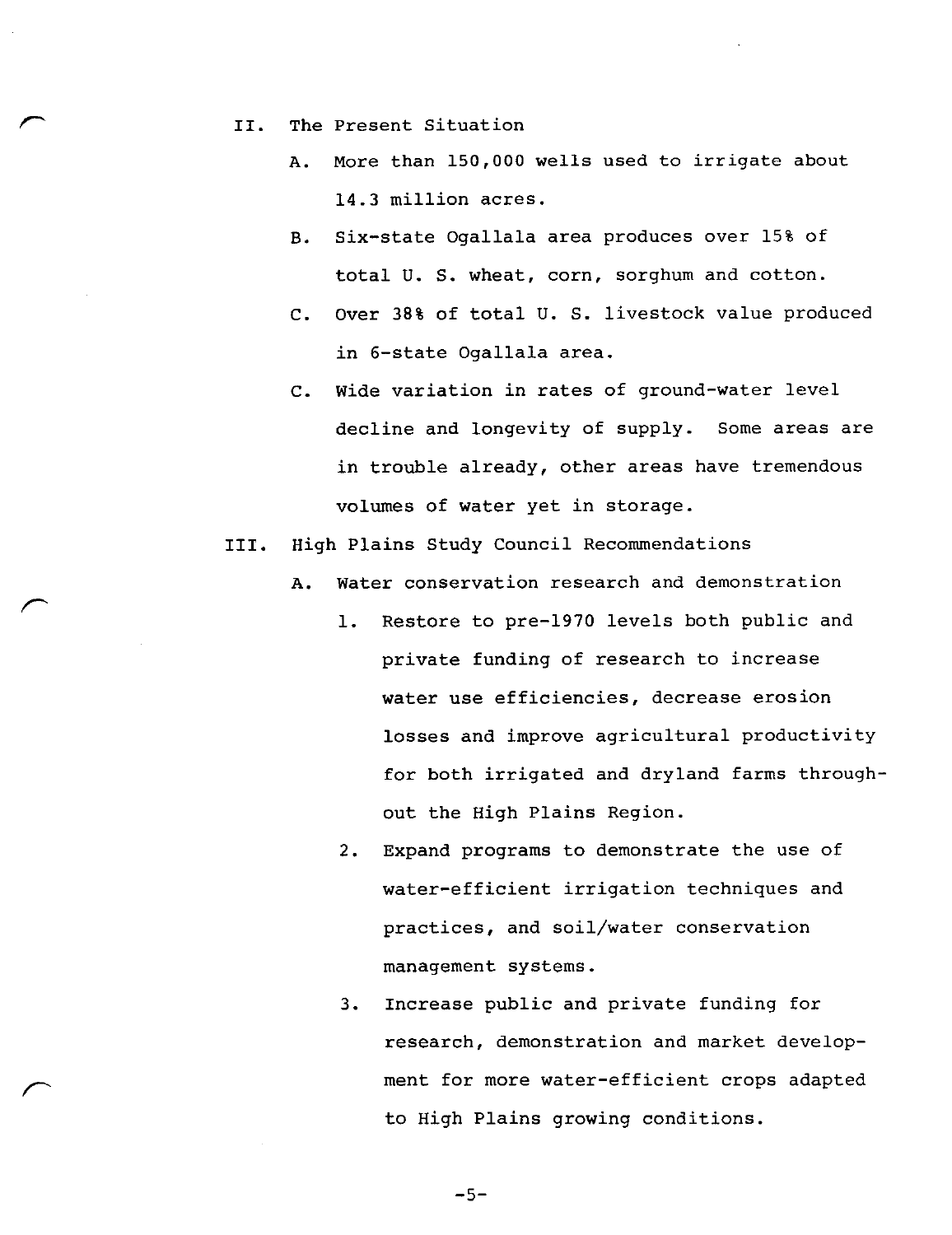- B. Public information, education, extension and technical assistance.
	- 1. Expand public and privately sponsored programs to publicize the need for water and soil conservation improvements in High Plains agricultural productivity for both irrigated and dryland farms throughout the High Plains Region.
	- 2. Conduct short courses and field tours in order to demonstrate on a farm basis the use of proven and cost effective management methods for both irrigated and dryland farming conditions throughout the High Plains.
	- 3. Initiate a program for informing domestic, municipal, commercial and industrial water users in the High Plains Region of effective methods, practices and devices for improved water use efficiencies and conservation.
- C. Water supply
	- 1. Expand research, planning, development and use of technology and programs to increase the quantity and protect the quality of water resources available within the High Plains Region.
	- 2. Continue regional interstate water transfer feasibility and planning studies, with appropriate consideration for the water

 $-6-$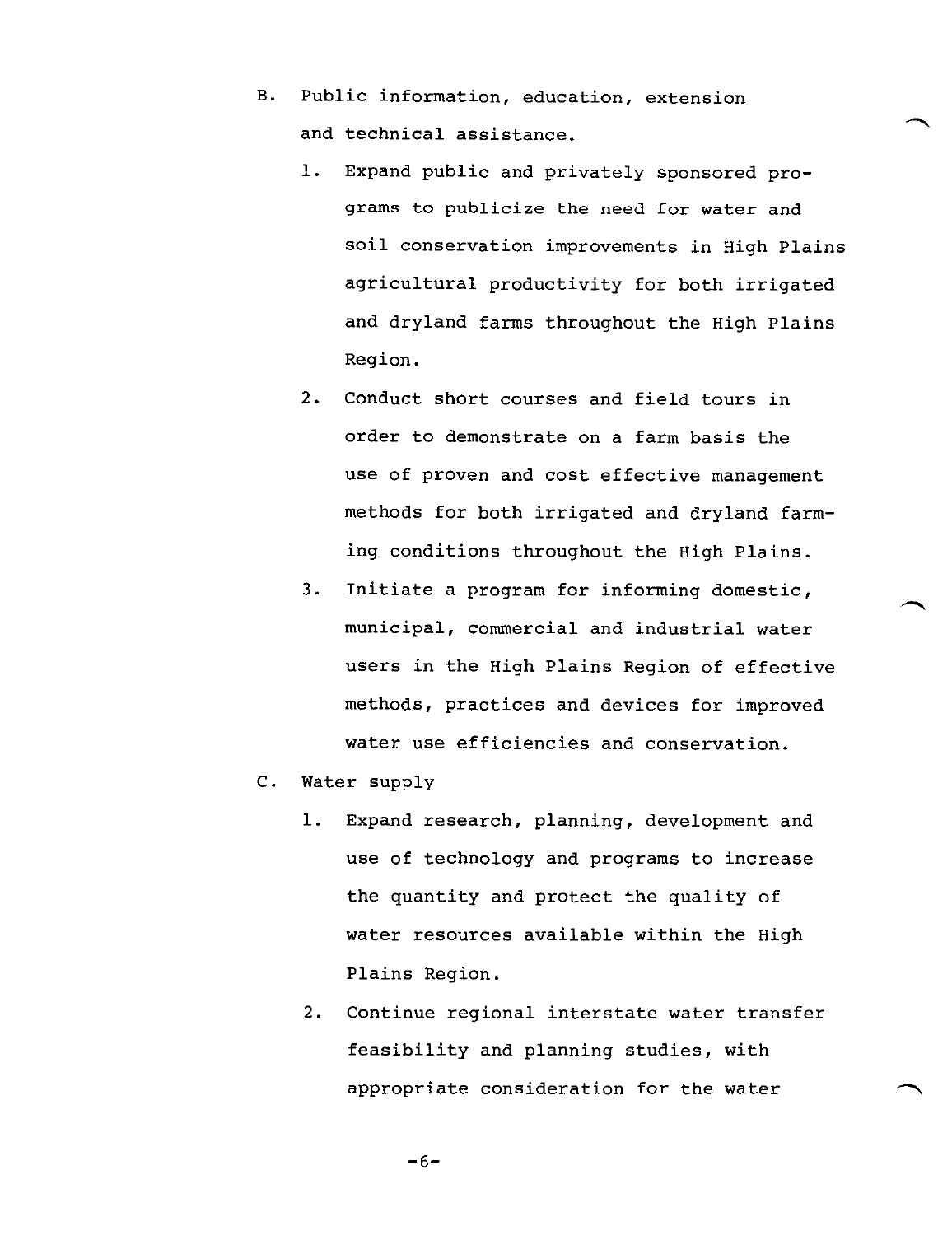needs and concerns of basins and states of origin of potential export waters.

- 3. Provide state and federal funding to continue monitoring ground-water quantity and quality and its projected effects on the Region and Nation.
- D. Agricultural energy alternatives
	- 1. Demonstrate the use of on-farm energy use efficiency and auditing methods and devices to increase energy efficiencies for agricultural purposes.
	- 2. Increase research and demonstration programs and projects for the development and use of alternative energy sources for agricultural uses.
- E. Legal and institutional
	- 1. Establish Technical Advisory Committees in each High Plains state to provide ongoing guidance and coordination for research, demonstration, education and technical assistance programs for water and energy use efficiency and conservation programs.
	- 2. Provide financial incentives to encourage the acquisition and use of water, soil and energy conservation and management improvements.

 $-7-$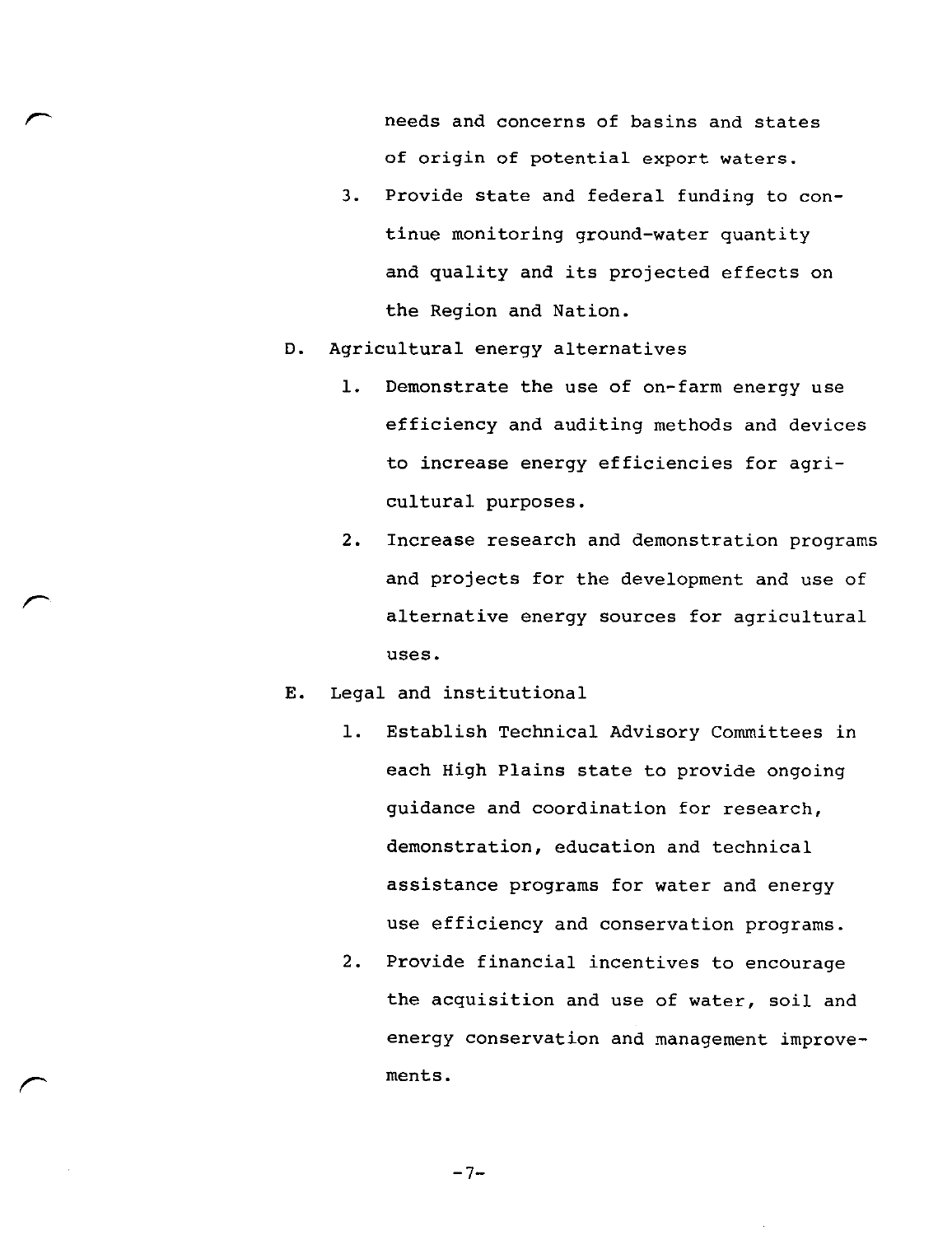- 3. Further evaluate existing state laws and institutions for water management and, where appropriate, suggest needed changes for state action to provide improved state or local management capabilities and more efficient use of waters in each state.
- F. Environmental maintenance and protection
	- 1. Select and manage cropping systems, irrigation and farm management practices, and irrigated, dryland and rangeland vegetation to conserve soil and water resources and wildlife habitats.
	- 2. Provide technical and financial assistance for re-establishing permanent vegetative cover on all lands going out of cultivation in order to control erosion and to restore habitat.
	- 3. Include provisions for management and protection of fish, wildlife and related environmental resources in all soil and water conservation or water supply development projects and plans.
- G. Economic development opportunities
	- 1. Assist ongoing programs to help diversify the economy of the High Plains Region, to develop less water-intensive enterprises and to improve the economic viability of

 $-8-$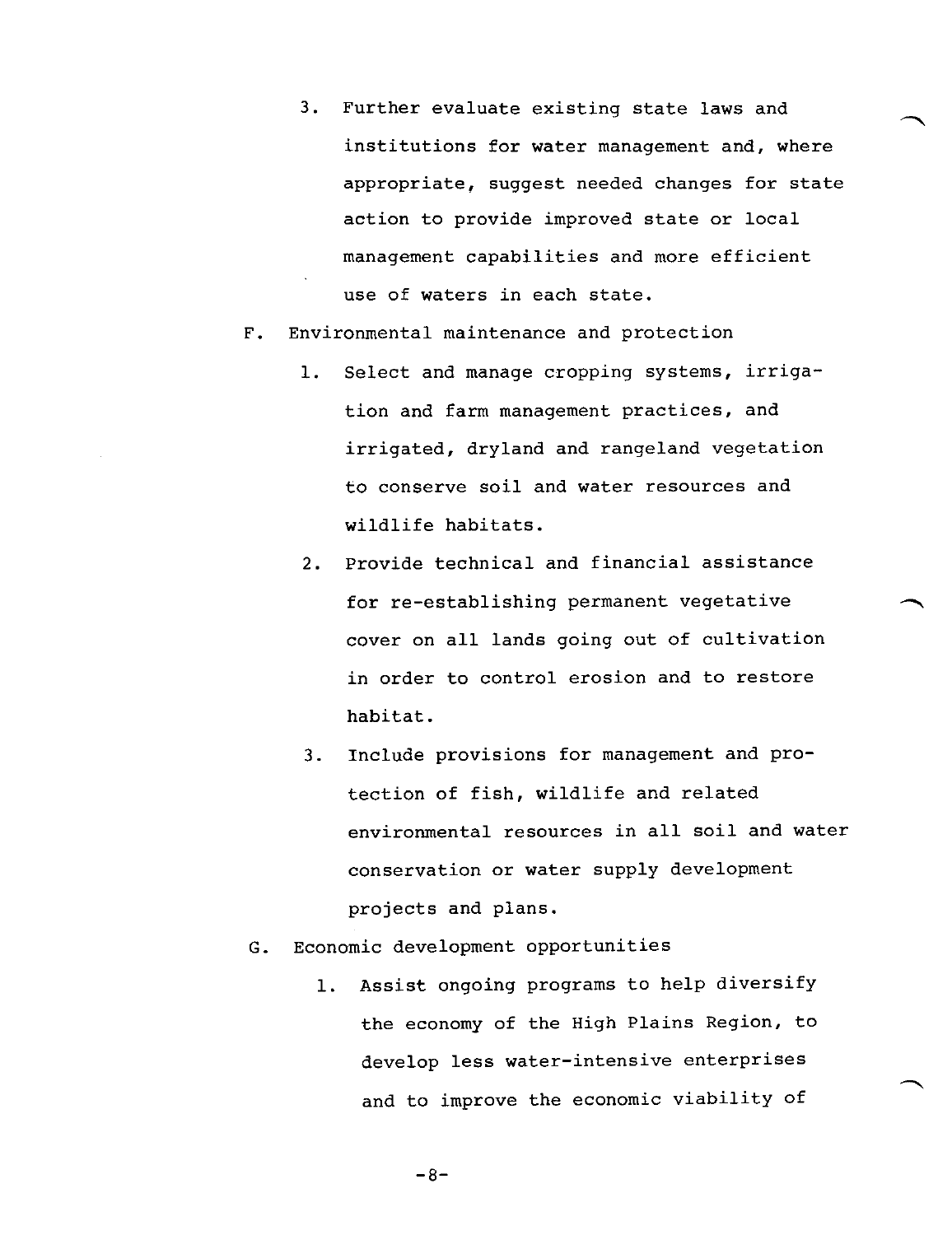dryland farming, ranching and nonagricultural opportunities.

- IV. Water Importation--Corps of Engineers Studies (limited adjacent Cereae)
	- A. From Missouri River at Fort Randall, South Dakota, southwesterly across Nebraska to terminal storage near Bonny Reservoir in Eastern Colorado--1.91 million acre-feet (maf) at \$5.4 billion or 3.40 maf at \$8.9 billion construction cost. Average annual water cost \$291/acre-foot.
	- B. From Missouri River at St. Joseph, Missouri, southwesterly across Kansas to terminal storage near Dodge City, Kansas--1.62 maf at \$3.6 billion or 3.40 maf at \$6.5 billion construction cost. Average annual water cost \$255 and \$227/acre-foot, respectively.
	- C. From White and Arkansas rivers at Clarendon and Van Buren, Arkansas, westward through Oklahoma to terminal storage in Texas on the Canadian River--1.26 maf at \$7.0 billion or 7.51 maf at \$27.8 billion construction cost. Average annual water cost \$569 and \$430/acre-foot, respectively.
	- D. From White and Arkansas rivers at Clarendon and Pine Bluff, Arkansas, southwestward across Arkansas to Northeast Texas, then westward across Northern Texas to terminal storage at Bull Lake in the Southern High Plains of Texas--1.55 maf at \$5.3 billion or 8.68 maf at \$20.6 billion

 $-9-$